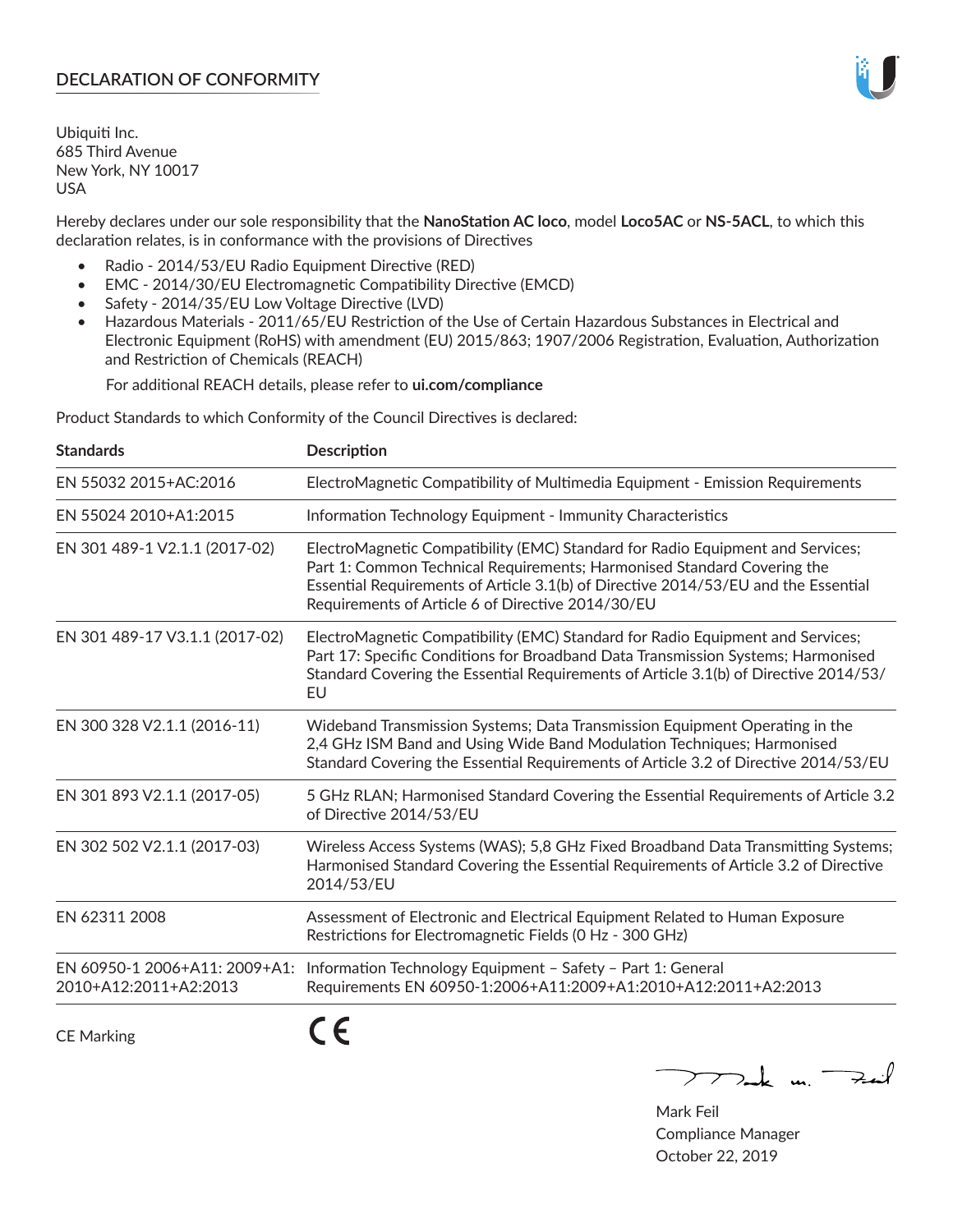# **DECLARATION OF CONFORMITY**



## **български** [Bulgarian]

С настоящото Ubiquiti декларира, че това устройство Loco5AC/NS-5ACL е в съответствие със съществените изисквания и други приложими разпоредби на Директиви 2014/53/EC, 2014/30/ЕС, 2014/35/ЕС.

## **Hrvatski** [Croatian]

Ubiquiti ovim putem izjavljuje da je ovaj uređaj Loco5AC/NS-5ACL sukladan osnovnim zahtjevima i ostalim bitnim odredbama Direktiva 2014/53/EU, 2014/30/EU, 2014/35/EU.

# **Čeština** [Czech]

Ubiquiti tímto prohlašuje, že toto Loco5AC/NS-5ACL zařízení, je ve shodě se základními požadavky a dalšími příslušnými ustanoveními směrnic 2014/53/EU, 2014/30/EU, 2014/35/EU.

## **Dansk** [Danish]

Hermed, Ubiquiti, erklærer at denne Loco5AC/NS-5ACL enhed, er i overensstemmelse med de væsentlige krav og øvrige relevante krav i direktiver 2014/53/EU, 2014/30/EU, 2014/35/EU.

## **Nederlands** [Dutch]

Hierbij verklaart Ubiquiti, dat deze Loco5AC/NS-5ACL apparaat, in overeenstemming is met de essentiële eisen en de andere relevante bepalingen van richtlijnen 2014/53/EU, 2014/30/EU, 2014/35/EU.

## **English**

Hereby, Ubiquiti, declares that this Loco5AC/NS-5ACL device, is in compliance with the essential requirements and other relevant provisions of Directives 2014/53/EU, 2014/30/EU, 2014/35/EU.

## **Eesti keel** [Estonian]

Käesolevaga Ubiquiti kinnitab, et antud Loco5AC/NS-5ACL seade, on vastavus olulistele nõuetele ja teistele asjakohastele sätetele direktiivide 2014/53/EL, 2014/30/EL, 2014/35/EL.

## **Suomi** [Finnish]

Täten Ubiquiti vakuuttaa, että tämä Loco5AC/NS-5ACL laite, on yhdenmukainen olennaisten vaatimusten ja muiden sitä koskevien direktiivien 2014/53/EU, 2014/30/EU, 2014/35/EU.

## **Français** [French]

Par la présente Ubiquiti déclare que l'appareil Loco5AC/NS-5ACL, est conforme aux exigences essentielles et aux autres dispositions pertinentes des directives 2014/53/UE, 2014/30/UE, 2014/35/UE.

# **Deutsch** [German]

Hiermit erklärt Ubiquiti, dass sich dieses Loco5AC/NS-5ACL Gerät, in Übereinstimmung mit den grundlegenden Anforderungen und den anderen relevanten Vorschriften der Richtlinien 2014/53/EU, 2014/30/EU, 2014/35/EU befindet.

## **Ελληνικά** [Greek]

Δια του παρόντος, Ubiquiti, δηλώνει ότι αυτή η συσκευή Loco5AC/NS-5ACL, είναι σε συμμόρφωση με τις βασικές απαιτήσεις και τις λοιπές σχετικές διατάξεις των οδηγιών 2014/53/EE, 2014/30/EE, 2014/35/EE.

## **Magyar** [Hungarian]

Ezennel Ubiquiti kijelenti, hogy ez a Loco5AC/NS-5ACL készülék megfelel az alapvető követelményeknek és más vonatkozó 2014/53/EU, 2014/30/EU, 2014/35/EU irányelvek rendelkezéseit.

## **Íslenska** [Icelandic]

Hér, Ubiquiti, því yfir að þetta Loco5AC/NS-5ACL tæki er í samræmi við grunnkröfur og önnur viðeigandi ákvæði tilskipana 2014/53/ESB, 2014/30/ESB, 2014/35/ESB.

## **Italiano** [Italian]

Con la presente, Ubiquiti, dichiara che questo dispositivo Loco5AC/NS-5ACL, è conforme ai requisiti essenziali ed alle altre disposizioni pertinenti delle direttive 2014/53/UE, 2014/30/UE, 2014/35/UE.